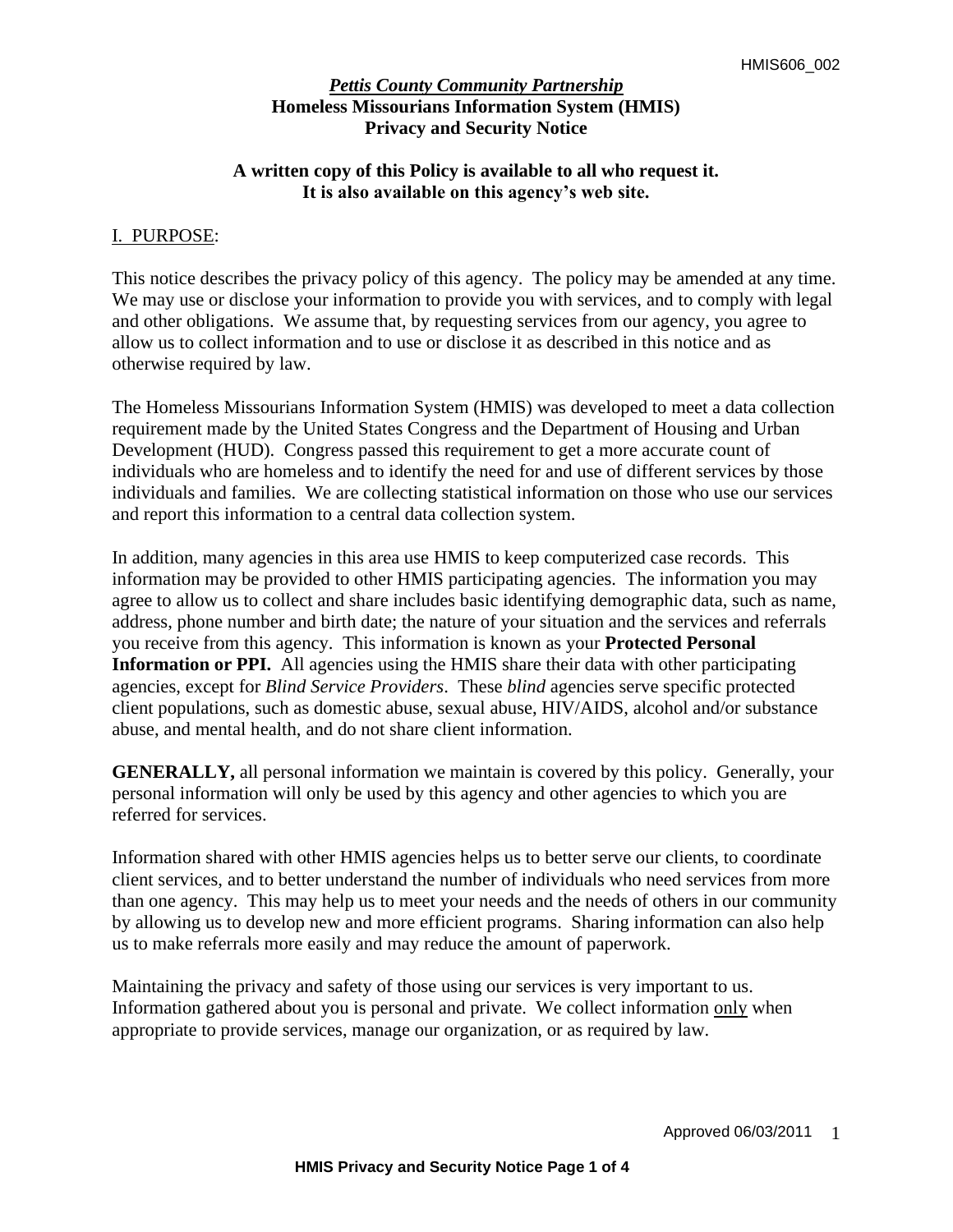## II. CONFIDENTIALITY RIGHTS:

This agency has a confidential policy that has been approved by its Board of Directors. This policy follows all HUD confidentiality regulations that are applicable to this agency, including those covering programs that receive HUD funding for homeless services. Separate rules apply for HIPPA privacy and security regulations regarding medical records.

This agency will use and disclose personal information from HMIS only in the following circumstances:

- 1. To provide or coordinate services to an individual.
- 2. For functions related to payment or reimbursement for services.
- 3. To carry out administrative functions including, but not limited to legal, audit, personnel, planning, oversight, or management functions.
- 4. Databases used for research, where all identifying information has been removed.
- 5. Contractual research where privacy conditions are met.
- 6. Where a disclosure is required by law and disclosure complies with and is limited to the requirements of the law. Instances where this might occur are during a medical emergency, to report a crime against staff of the agency or a crime on agency premises, or to avert a serious threat to health or safety, including a person's attempt to harm himself or herself.
- 7. To comply with government reporting obligations.
- 8. In connection with a court order, warrant, subpoena or other court proceeding where disclosure is required.

# III. YOUR INFORMATION RIGHTS:

As a client receiving services at this agency, you have the following rights:

- 1. **Access to your record**. You have the right to review your HMIS record. At your request, we will assist in viewing the record within five working days.
- 2. **Correction of your record**. You have the right to request to have your record corrected so that information is up-to-date and accurate to ensure fairness in its use.
- 3. **Refusal**. Our ability to assist you depends on having certain personal identifying information. If you choose not to share the information we request, we reserve the right to decline to provide you with services as doing so could jeopardize our status as a service provider.
- 4. **Agency's Right to Refuse Inspection of an Individual Record**. Our agency may deny you the right to inspect or copy your personal information for the following reasons:
	- a. information is compiled in reasonable anticipation of litigation or comparable proceedings.
	- b. information about another individual other than the agency staff would be disclosed;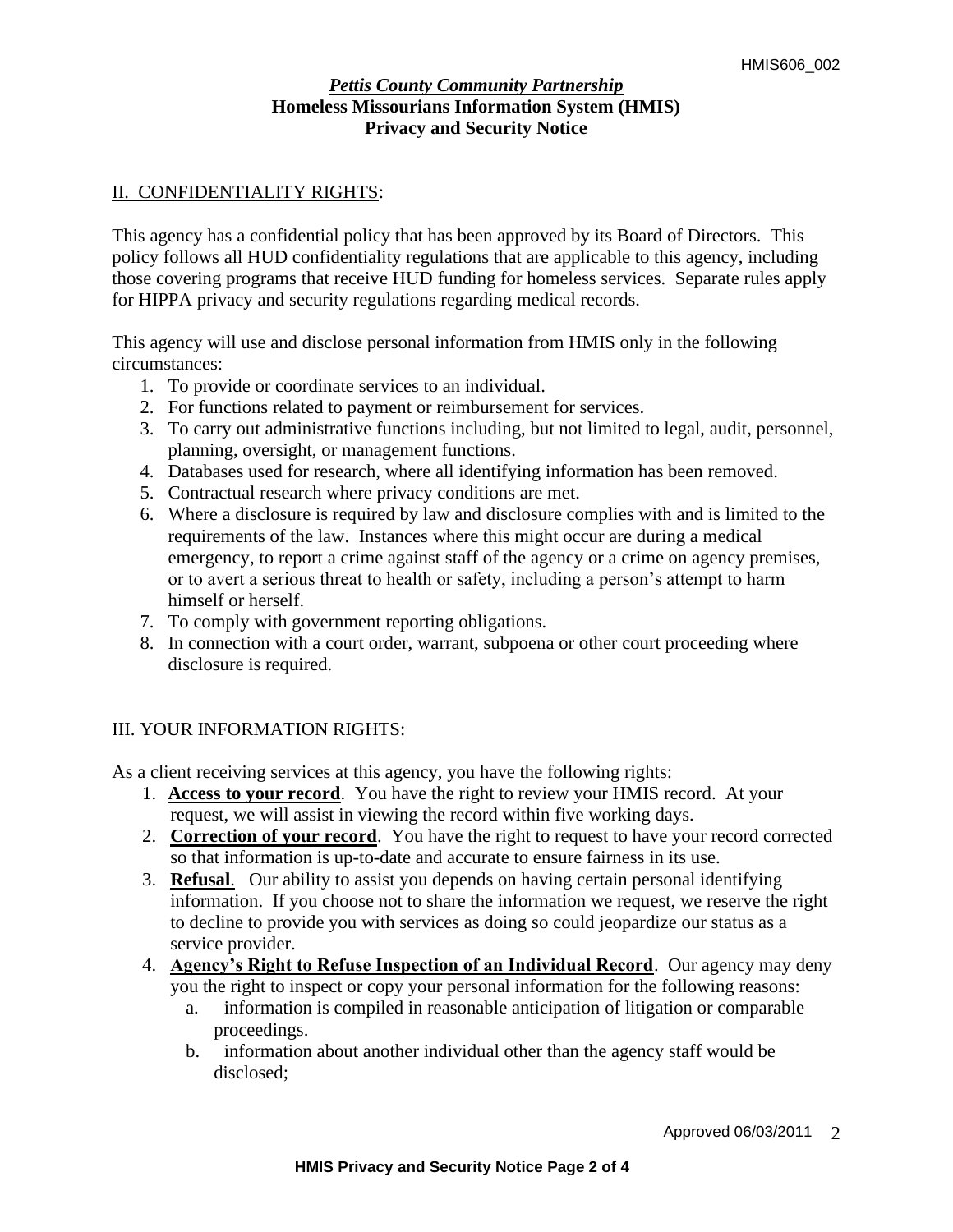- c. information was obtained under a promise of confidentiality other than a promise from this provider and disclosure would reveal the source of the information; or
- d. information, the disclosure of which would be reasonably likely to endanger the life or physical safety of any individual.
- 5. **Harassment.**The agency reserves the right to reject repeated or harassing requests for access or correction. However, if the agency denies your request for access or correction, you will be provided written documentation regarding your request and the reason for denial. A copy of that documentation will also be included in your client record.
- 6. **Grievance***.* You have the right to be heard if you feel that your confidentiality rights have been violated, if you have been denied access to your personal records, or if you have been put at personal risk, or harmed. Our agency has established a formal grievance process for you to use in such a circumstance.**To file a complaint or grievance you should contact our Director of Housing at: 660-827-0560.**

# IV. HOW YOUR INFORMATION WILL BE KEPT SECURE:

Protecting the safety and privacy of individuals receiving services and the confidentiality of their records is of paramount importance to us. Through training, policies, procedures and software, we have taken the following steps to make sure your information is kept safe and secure:

- 1. The computer program we use has the highest degree of security protection available.
- 2. Only trained and authorized individuals will enter or view your personal information.
- 3. Your name and other identifying information will not be contained in HMIS reports that are issued to local, state or national agencies.
- 4. Employees receive training in privacy protection and agree to follow strict confidentiality standards before using the system.
- 5. The server/database/software only allows individuals access to the information. Only those who should see certain information will be allowed to see that information.
- 6. The server/database will communicate using 128-bit encryption-an Internet technology intended to keep information private while it is transported back and forth across the Internet. Furthermore, identifying data stored on the server is also encrypted or coded so that it cannot be recognized.
- 7. The server/database exists behind a firewall-a device meant to keep hackers/crackers/viruses/etc. away from the server.
- 8. The main database will be kept physically secure, meaning only authorized personnel will have access to the server/database.
- 9. System Administrators employed by the HMIS and the agency support the operation of the database. Administration of the database is governed by agreements that limit the use of personal information to providing administrative support and generating reports using aggregated information. These agreements further insure the confidentiality of your personal information.

# V. BENEFITS OF HMIS AND AGENCY INFORMATION SHARING: